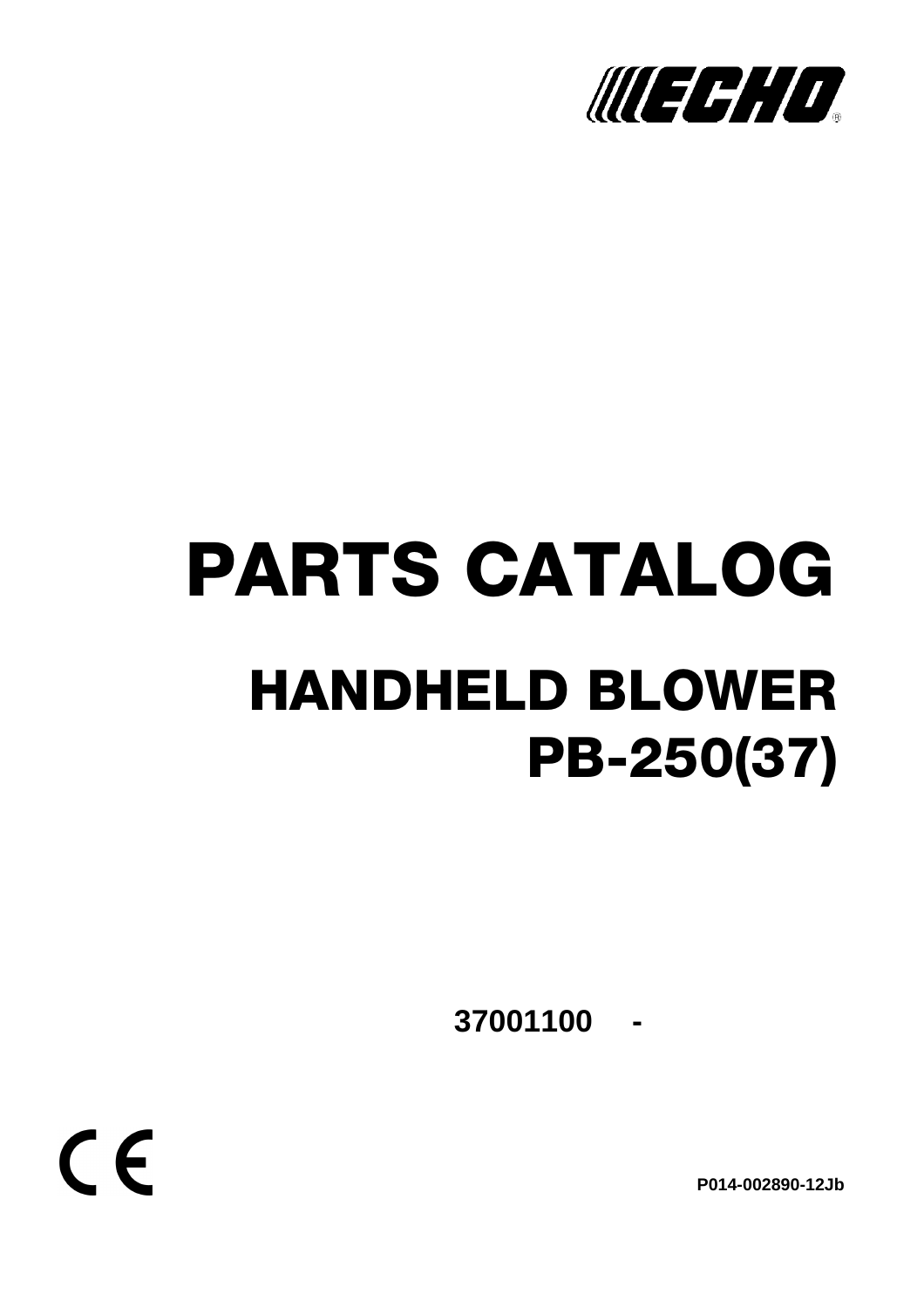## 1. CYLINDER, CRANKCASE, PISTON



| KFY | I V       | PART NUMBER Q'TY DESCRIPTION |                |                            | <b>REMARKS</b>                    | NOTE <sub>1</sub> | NOTF <sub>2</sub> |
|-----|-----------|------------------------------|----------------|----------------------------|-----------------------------------|-------------------|-------------------|
| 1   |           | V805-000120                  | 2              | BOLT, TORX 5               | TB-5*8 10.9                       |                   |                   |
| 2   |           | A160-001260                  |                | COVER, CYLINDER            |                                   |                   |                   |
| 3   |           | A130-001020                  | 1              | <b>CYLINDER</b>            |                                   |                   |                   |
| 4   |           | 900162-05025                 | 4              | BOLT, H.S. 5*25            | 5*25 W.SW                         |                   |                   |
| 5   |           | V100-000190                  |                | GASKET, CYL                |                                   |                   |                   |
| 6   |           | P021-017410                  |                | <b>PISTON KIT</b>          |                                   |                   |                   |
|     | $\ddot{}$ | A101-000140                  |                | RING, PISTON               | B <sub>1.2</sub> T <sub>1.5</sub> |                   |                   |
| 8   | $\ddot{}$ | V606-000000                  |                | PIN, ENG 8                 | 5*8*28                            |                   |                   |
| 9   | $\ddot{}$ | 100015-04630                 | $\overline{2}$ | <b>CIRCLIP, PISTON PIN</b> |                                   |                   |                   |
| 10  | $+$       | 100014-11520                 | 2              | <b>SPACER, PISTON PIN</b>  |                                   |                   |                   |
| 11  |           | A011-000590                  |                | CRANKSHAFT, ASY            |                                   |                   |                   |
| 13  |           | P021-042960                  |                | <b>CRANKCASE SET</b>       |                                   |                   |                   |
| 14  |           | 100212-42031                 | 2              | <b>OILSEAL</b>             | ISCD 12*22*4.5                    |                   |                   |
| 15  | $+$       | 900162-05028                 | 3              | BOLT, H.S. 5*28            | 5*28 W,SW                         |                   |                   |
| 16  | $+$       | 100242-42030                 |                | <b>GASKET, CRANKCASE</b>   |                                   |                   |                   |
| 17  | $+$       | 94035-36201                  | 2              | <b>BEARING BALL</b>        | 6201X3JR2C3                       |                   |                   |
| 18  | $+$       | 100215-03930                 | 2              | PIN, DOWEL                 |                                   |                   |                   |
| 19  |           | V150-002400                  |                | PLATE, EYE                 |                                   |                   |                   |
| 20  |           | V805-000120                  |                | <b>BOLT, TORX 5</b>        | TB-5*8 10.9                       |                   |                   |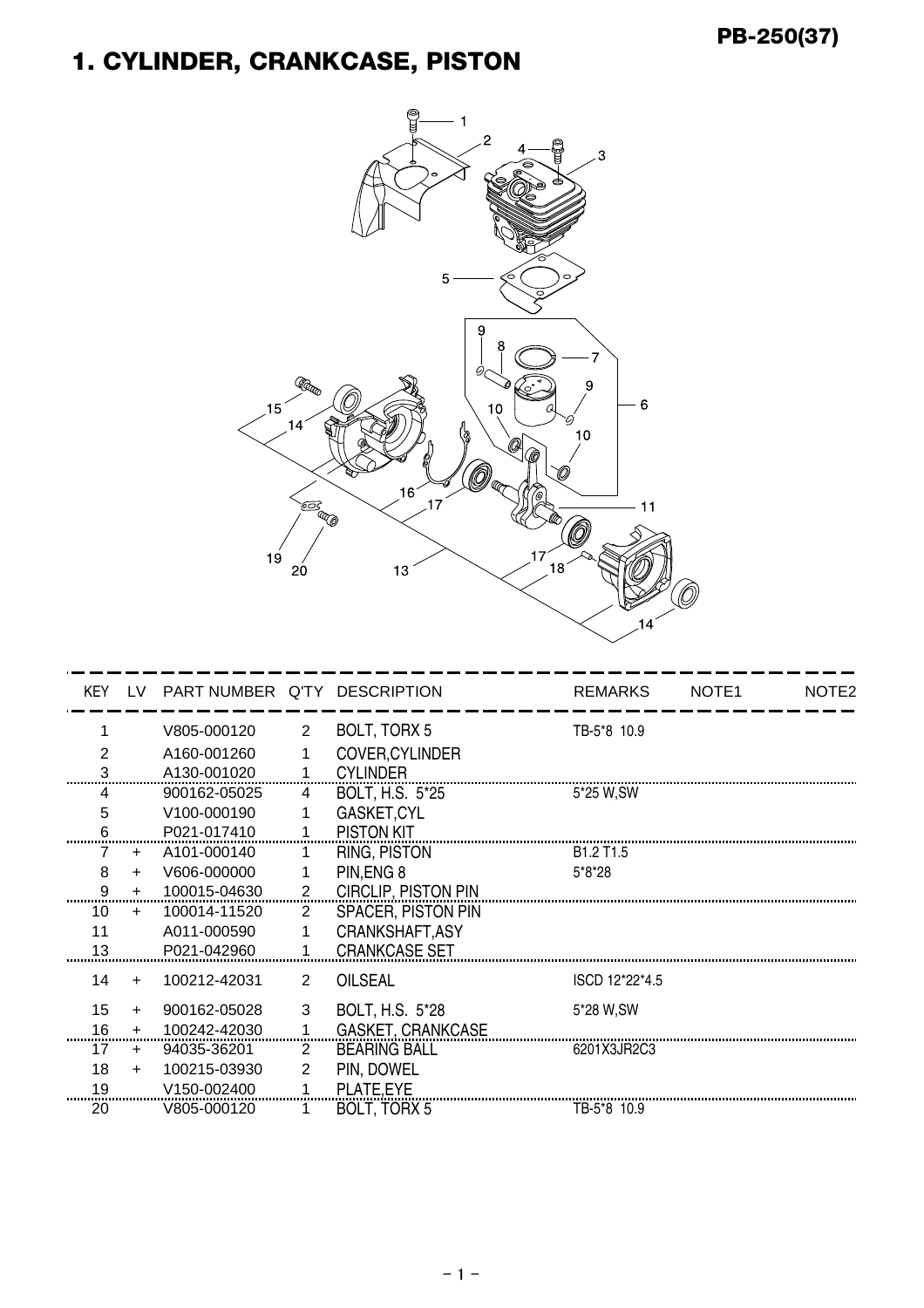## 2. RECOIL STARTER, MAGNETO



| <b>KFY</b>     | LV. | PART NUMBER Q'TY DESCRIPTION |                |                            | <b>REMARKS</b>   | NOTE <sub>1</sub>     | NOTE <sub>2</sub> |
|----------------|-----|------------------------------|----------------|----------------------------|------------------|-----------------------|-------------------|
| 1              |     | V485-001210                  | 1              | <b>LEAD</b>                | L:210            |                       |                   |
| $\overline{2}$ |     | 152115-05530                 | 1              | <b>BUSHING</b>             |                  |                       |                   |
| 3              |     | A425-000000                  | 1              | <b>SPARKPLUG</b>           | BPMR8Y           |                       |                   |
| 4              |     | 159011-03432                 | $\mathbf 1$    | COIL, SPARK PLUG           |                  |                       |                   |
| 5              |     | 159012-03433                 | 1              | CAP, SPARK PLUG            |                  |                       |                   |
| 6              |     | 156110-04920                 | 1              | <b>BUSHING</b>             |                  |                       |                   |
|                |     | V485-001220                  | 1              | <b>LEAD</b>                | L:85             |                       |                   |
| 8              |     | A411-000500                  | 1              | COIL, IGNITION             |                  |                       |                   |
| 10             |     | V804-000070                  | $\overline{2}$ | BOLT, TORX 4               | TB-4*20 12.9     |                       |                   |
| 11             |     | 900595-00008                 | 1.             | NUT                        | 8                |                       |                   |
| 12             |     | A052-000280                  | 1              | PULLEY, ASM STARTER        |                  |                       |                   |
| 13             | $+$ | 177234-12220                 | $\mathbf 1$    | SPRING, PAWL               |                  |                       |                   |
| 14             | $+$ | 177218-44330                 | 1              | PAWL, STARTER              | <b>BLACK</b>     |                       |                   |
| 15             |     | A051-000960                  |                | <b>STARTER, RECOIL ASY</b> |                  |                       |                   |
| 16             | $+$ | 177236-44330                 | $\mathbf 1$    | <b>SCREW</b>               |                  |                       |                   |
| 17             | $+$ | 177226-44330                 | 1              | ROPE, STARTER              | $3*1,000$        |                       |                   |
| 18             | $+$ | P022-019690                  | 1              | DRUM, STARTER              |                  |                       |                   |
| 19             | $+$ | P022-019680                  | 1              | SPRING, SPIRAL             |                  |                       |                   |
| 20             | $+$ | 177227-42030                 | 1              | <b>GUIDE, ROPE</b>         |                  |                       |                   |
| 21             | $+$ | 177228-06530                 | 1              | <b>GRIP, STARTER</b>       |                  |                       |                   |
| 22             |     | A409-000210                  | 1              | ROTOR, MAGNETO             |                  | 37001100-<br>37042266 |                   |
| 22             |     | A409-001250                  | 1              | ROTOR, MAGNETO             | ID:R10024(C1330) | 37042267-             |                   |
| 23             |     | E101-000122                  | 1              | <b>HUB, FAN</b>            |                  |                       |                   |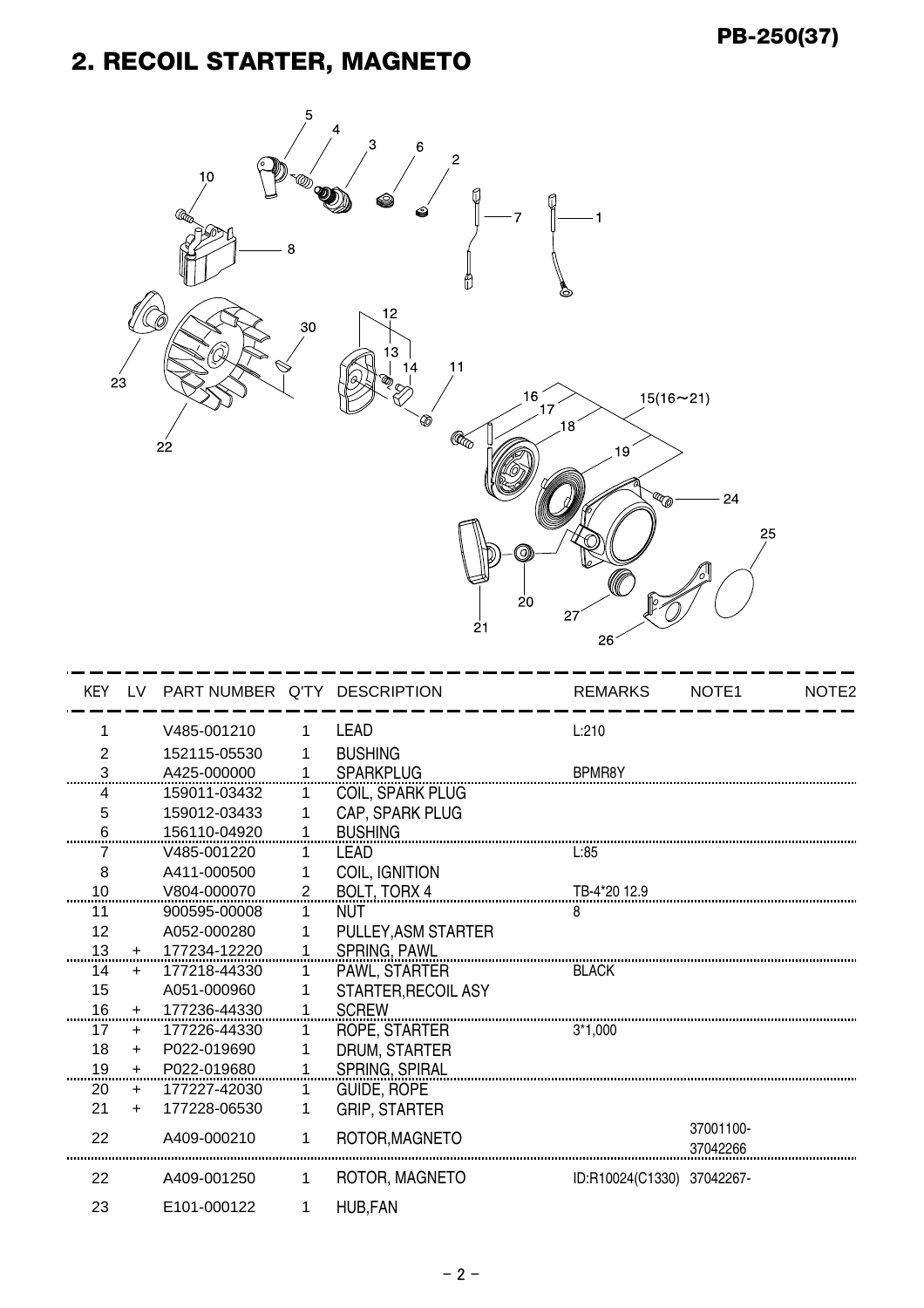## 2. RECOIL STARTER, MAGNETO



| KEY | I V | PART NUMBER Q'TY |   | <b>DESCRIPTION</b> | <b>REMARKS</b> | NOTE <sub>1</sub> | NOTE <sub>2</sub> |
|-----|-----|------------------|---|--------------------|----------------|-------------------|-------------------|
| 24  |     | V804-000060      | 4 | BOLT, TORX 4       | TB-4*16 10.9   |                   |                   |
| 25  |     | X502-000330      |   | LABEL,ECHO         | <b>ECHO</b>    |                   |                   |
| 26  |     | V152-002220      |   | PLATE, ANGLE       |                |                   |                   |
| 27  |     | V420-000910      |   | <b>CUSHION</b>     |                |                   |                   |
| 30  |     | 100142-12330     |   | <b>WOODRUFF</b>    |                | 37042267-         |                   |
|     |     |                  |   |                    |                |                   |                   |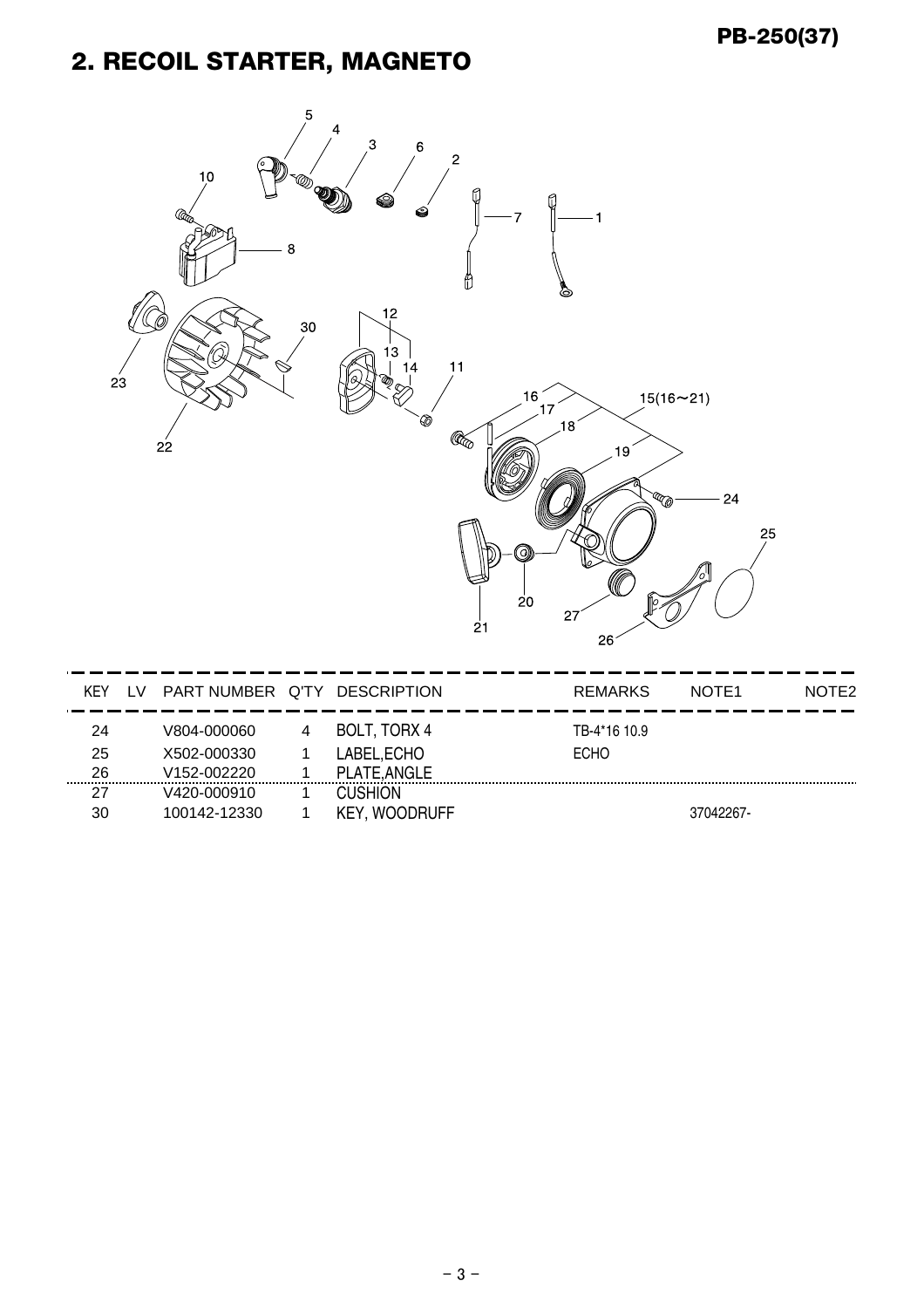## 3. AIR CLEANER, CARBURETOR, MUFFLER



| <b>KEY</b> | TV. | PART NUMBER Q'TY DESCRIPTION |                |                            | <b>REMARKS</b> | NOTE <sub>1</sub> | NOTE <sub>2</sub> |
|------------|-----|------------------------------|----------------|----------------------------|----------------|-------------------|-------------------|
|            |     | 210417-52730                 | 1.             | <b>BOLT, WING</b>          | $5*20$         |                   |                   |
| 2          |     | 130313-05863                 |                | LID, AIR CLEANER           |                |                   |                   |
| 3          |     | A226-001410                  |                | <b>ELEMENT, AIR FILTER</b> |                |                   |                   |
|            |     | V805-000100                  | 2              | BOLT, TORX 5               | TB-5*65 10.9   |                   |                   |
| 5          |     | 129011-52730                 | 1              | PLATE, PREVENT             |                |                   |                   |
| 6          |     | P021-004480                  |                | <b>CASE, AIR CLEANER</b>   |                |                   |                   |
| 8          |     | A021-001882                  |                | CARBURETOR, DIAPHRAGM      | WTA-33         |                   |                   |
| 9          |     | V103-000550                  |                | <b>GASKET, INTAKE</b>      |                |                   |                   |
| 10         |     | V805-000220                  | $\overline{2}$ | <b>BOLT, TORX 5</b>        | TB-5*25 12.9   |                   |                   |
| 11         |     | A200-000370                  | 1              | <b>INSULATOR, INTAKE</b>   |                |                   |                   |
| 12         |     | V103-000540                  |                | <b>GASKET, INTAKE</b>      |                |                   |                   |
| 13         |     | V104-000960                  |                | GASKET, EXHAUST            |                |                   |                   |
| 14         |     | A300-000810                  |                | <b>MUFFLER, EXHAUST</b>    |                |                   |                   |
| 15         |     | 900603-00005                 | 2              | <b>WASHER 5</b>            | $5.5*12*0.8$   |                   |                   |
| 16         |     | V203-000190                  | $\overline{2}$ | BOLT <sub>.5</sub>         | AN A2-70       |                   |                   |
| 17         |     | A310-000070                  | 1              | <b>SCREEN, ARRESTOR</b>    | 22*28*3        |                   |                   |
| 18         |     | V104-000940                  |                | <b>GASKET, EXHAUST</b>     | T:0.5          |                   |                   |
| 19         |     | A313-001070                  |                | <b>GUIDE, EXHAUST</b>      |                |                   |                   |
| 20         |     | A313-000840                  |                | <b>GUIDE, EXHAUST</b>      | $20.5*3$       |                   |                   |
| 21         |     | A313-001091                  |                | <b>GUIDE, EXHAUST</b>      |                |                   |                   |
| 22         |     | V804-000080                  | 5              | BOLT, TORX 4               | TB4*8          |                   |                   |
| 23         |     | 890332-52730                 |                | LABEL, CHOKE               |                |                   |                   |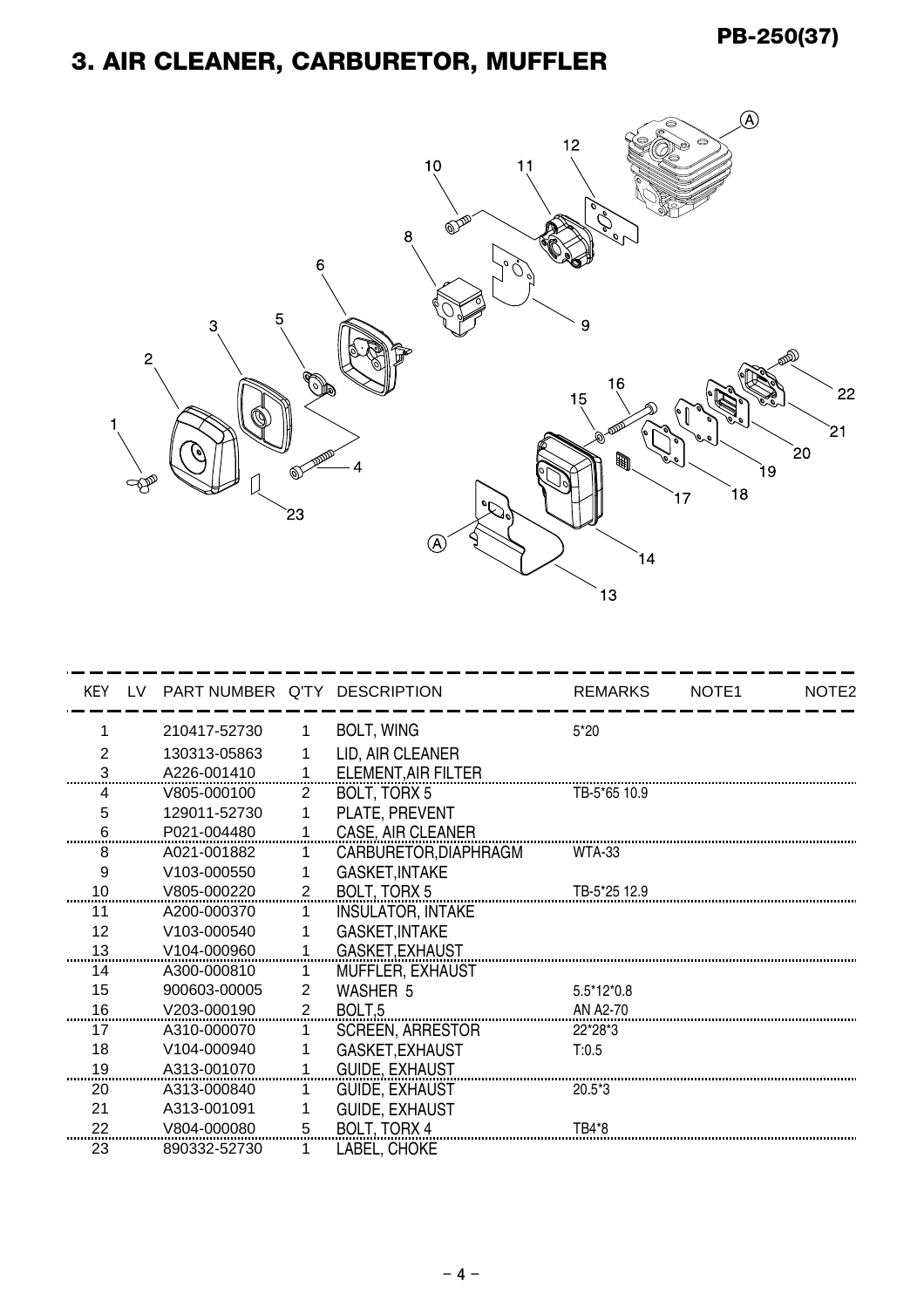#### 4. FUEL TANK



| <b>KEY</b> | LV.       | PART NUMBER Q'TY DESCRIPTION |   |                         | <b>REMARKS</b> | NOTE <sub>1</sub> | NOTE <sub>2</sub> |
|------------|-----------|------------------------------|---|-------------------------|----------------|-------------------|-------------------|
|            |           | 131004-55530                 | 1 | CAP ASSY, FUEL TANK     |                |                   |                   |
| 2          | $\div$    | 131016-55830                 |   | <b>GASKET, FUEL CAP</b> |                |                   |                   |
| 3          | $\ddot{}$ | 131051-56030                 |   | CLIP, FUEL CAP          | 100L           |                   |                   |
| 4          |           | 131005-20561                 |   | <b>TANK, FUEL</b>       |                |                   |                   |
| 5          |           | A356-000031                  |   | <b>VALVE, CHECK</b>     |                |                   |                   |
|            |           | 132013-09820                 |   | <b>CLIP</b>             | 6MM            |                   |                   |
|            |           | 132012-04631                 |   | <b>PIPE</b>             | 3*5*80 NBR     |                   |                   |
| 8          |           | V <sub>137</sub> -000030     |   | <b>GROMMET, FUEL</b>    |                |                   |                   |
| 9          |           | 132013-09820                 |   | <b>CLIP</b>             | <b>AMM</b>     |                   |                   |
| 10         |           | 131205-07320                 |   | <b>STRAINER, FUEL</b>   |                |                   |                   |
| 11         |           | V471-002170                  |   | <b>PIPE</b>             | $3*5*230$      |                   |                   |
| 12         |           | 132010-49730                 |   | <b>PIPE</b><br>$3*6*85$ | YL<br>$3*6*85$ |                   |                   |
| 13         |           | 900603-00005                 | 2 | WASHER 5                | $5.5*12*0.8$   |                   |                   |
| 14         |           | V805-000150                  | 2 | <b>BOLT, TORX 5</b>     | TB-5*16 10.9   |                   |                   |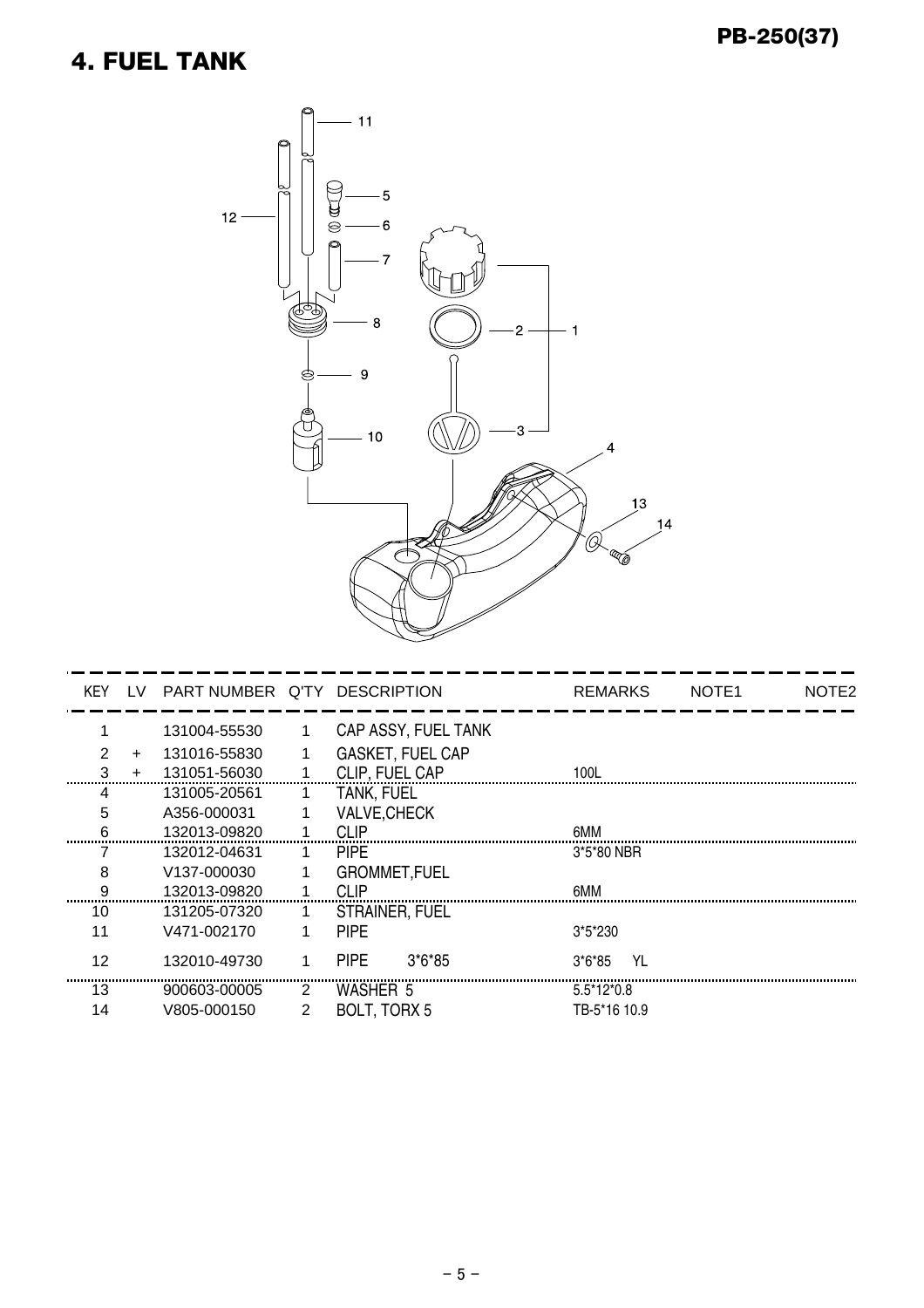#### PB-250(37)

## 5. FAN CASE, BLOWER PIPE



|                | KEY LV PART NUMBER Q'TY DESCRIPTION |                |                         | <b>REMARKS</b>  | NOTE <sub>1</sub> | NOTE <sub>2</sub> |
|----------------|-------------------------------------|----------------|-------------------------|-----------------|-------------------|-------------------|
|                |                                     |                |                         |                 |                   |                   |
| 1              | V805-000010                         | 6              | <b>BOLT, TORX 5</b>     | TT-5*20 DG 10.9 |                   |                   |
| $\overline{2}$ | P021-042971                         |                | <b>ENGINE COVER ASY</b> |                 |                   |                   |
| 3              | 900562-50005                        |                | LOCKNUT 5               | 5               |                   |                   |
| 4              | 900602-00005                        | 1              | <b>WASHER 5</b>         | $5.3*10*1$      |                   |                   |
| 5              | A440-001310                         |                | SWITCH, ON OFF          |                 |                   |                   |
| 6              | V486-000150                         |                | TERMINAL, LEAD          |                 |                   |                   |
|                | C453-000300                         |                | LEVER, THROTTLE         |                 |                   |                   |
| 8              | 900603-00005                        | 1              | <b>WASHER 5</b>         | $5.5*12*0.8$    |                   |                   |
| 9              | V805-000220                         | 1              | BOLT, TORX 5            | TB-5*25 12.9    |                   |                   |
| 10             | V805-000010                         | $\overline{7}$ | <b>BOLT, TORX 5</b>     | TT-5*20 DG 10.9 |                   |                   |
| 11             | E103-000700                         | 1              | CASE, FAN               |                 |                   |                   |
| 12             | X505-002080                         |                | LABEL, CAUTION          |                 |                   |                   |
| 13             | X547-001690                         | 1              | LABEL, ECHO             |                 |                   |                   |
| 14             | E104-000110                         |                | <b>GRID, BLOWER</b>     |                 |                   |                   |
| 15             | 900100-08014                        |                | <b>BOLT 8*14</b>        | $8*14$          |                   |                   |
| 16             | 100143-19830                        | 1              | <b>WASHER</b>           | $8.2*31*0.8$    |                   |                   |
| 17             | C662-000040                         |                | PIECE, LEVER            |                 |                   |                   |
| 18             | V804-000070                         | 4              | BOLT, TORX 4            | TB-4*20 12.9    |                   |                   |
| 19             | E100-000070                         |                | <b>FAN, BLOWER</b>      |                 |                   |                   |
| 20             | E103-000691                         |                | CASE, FAN               |                 |                   |                   |
| 21             | 351335-20560                        | $\overline{2}$ | <b>CUSHION</b>          |                 |                   |                   |
| 22             | C450-000411                         | 1              | CONTROL, THROTTLE       |                 |                   |                   |
| 23             | C454-000190                         |                | ROD, THROTTLE           |                 |                   |                   |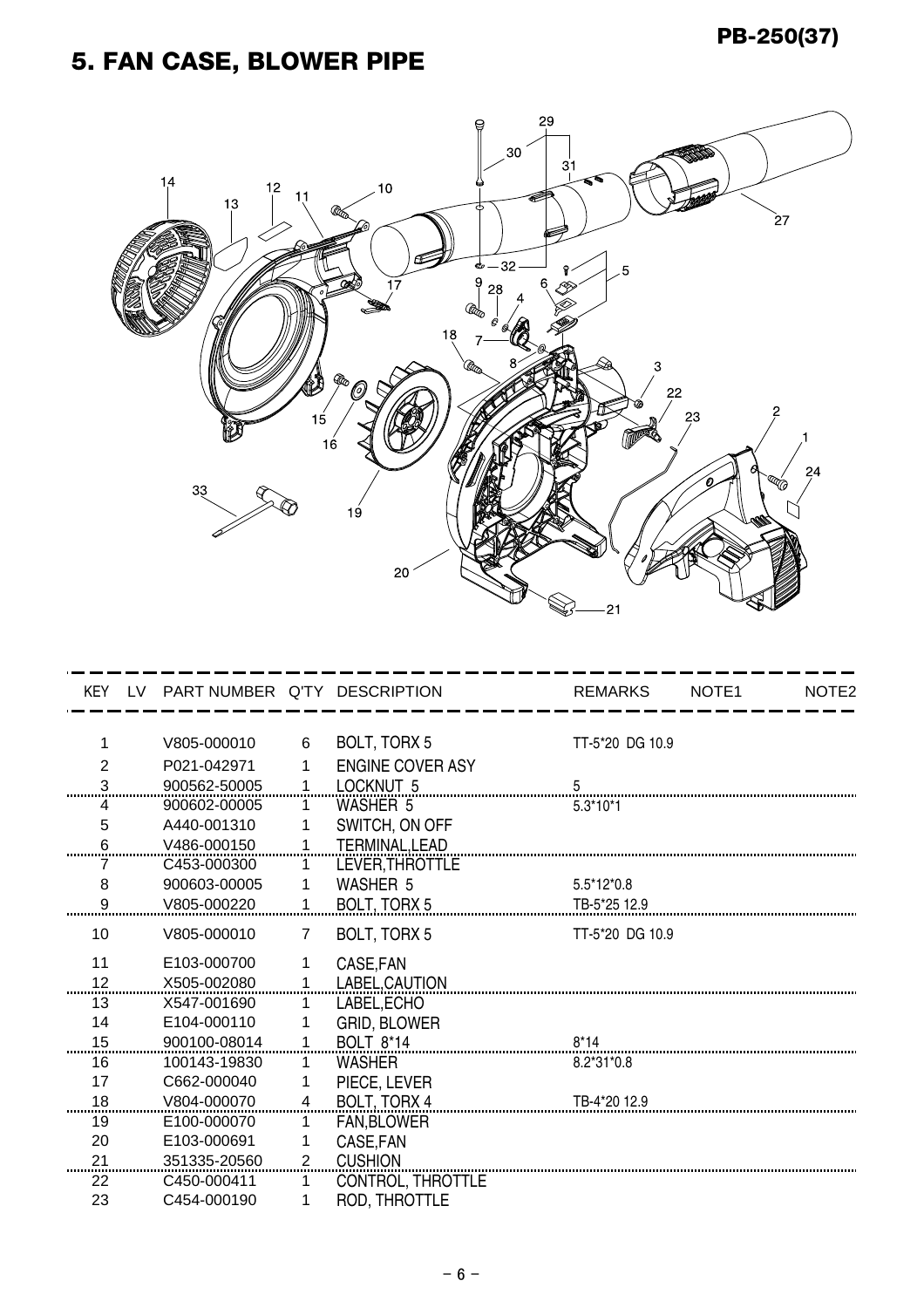#### PB-250(37)

## 5. FAN CASE, BLOWER PIPE



| KEY | I V       | PART NUMBER Q'TY DESCRIPTION |                         | <b>REMARKS</b>     | NOTE <sub>1</sub> | NOTE <sub>2</sub> |
|-----|-----------|------------------------------|-------------------------|--------------------|-------------------|-------------------|
| 24  |           | X505-002310                  | LABEL, CAUTION          | <b>HOT CAUTION</b> |                   |                   |
| 27  |           | E165-000191                  | PIPE, BLOWER            |                    |                   |                   |
| 28  |           | 900605-00005                 | <b>WASHER, SPRING 5</b> | 5                  |                   |                   |
| 29  |           | E165-000380                  | PIPE, BLOWER            |                    |                   |                   |
| 30  | $\ddot{}$ | E178-000050                  | <b>GUARD, PIPE</b>      |                    |                   |                   |
| 31  |           | E165-000390                  | PIPE, BLOWER            |                    |                   |                   |
| 32  |           | V583-000080                  | <b>RING</b>             | $CE-5$             |                   |                   |
| 33  |           | 895410-06960                 | WRENCH, W/S-DRIVER      |                    |                   |                   |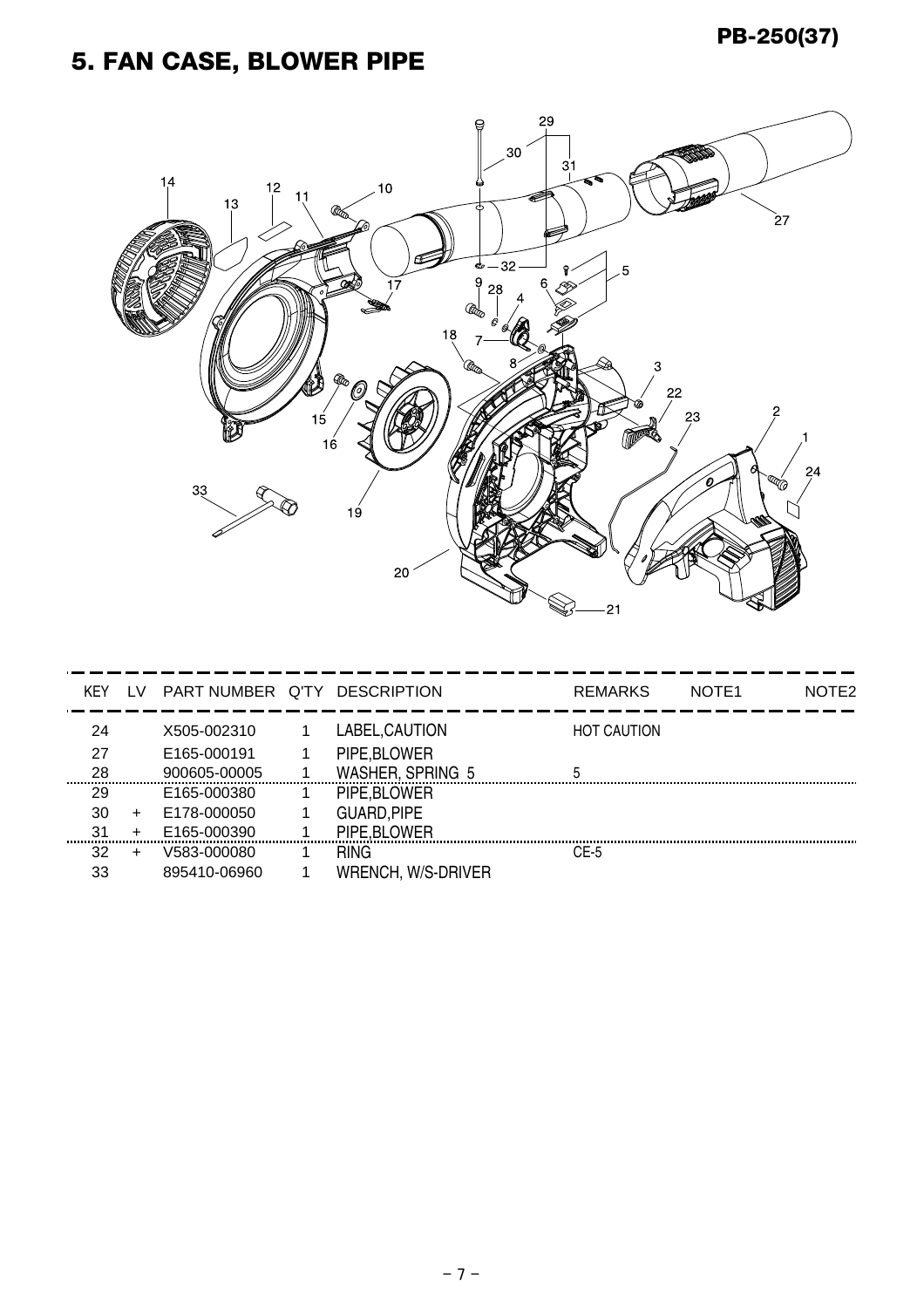#### 6. CARBURETOR



| <b>KEY</b> | LV. | PART NUMBER Q'TY DESCRIPTION |                |                            | <b>REMARKS</b> | NOTE <sub>1</sub> | NOTE <sub>2</sub> |
|------------|-----|------------------------------|----------------|----------------------------|----------------|-------------------|-------------------|
|            |     | A021-001882                  | $\mathbf 1$    | CARBURETOR, DIAPHRAGM      | <b>WTA-33</b>  |                   |                   |
| 2          | $+$ | 123126-10631                 | 1              | <b>SCREEN, INLET</b>       |                |                   |                   |
| 3          | $+$ | P003-004880                  | $\mathbf 1$    | <b>COVER. FUEL PUMP</b>    |                |                   |                   |
| 4          | $+$ | 123110-03930                 | 1              | <b>SCREW, PUMP COVER</b>   |                |                   |                   |
| 5          | $+$ | 123112-15030                 | 1              | DIAPHRAGM, FUEL PUMP       |                |                   |                   |
| 6          | $+$ | 123125-15030                 | 1 <sub>1</sub> | <b>GASKET, FUEL PUMP</b>   |                |                   |                   |
| 7          | $+$ | 123137-19830                 | 1              | <b>VALVE, INLET NEEDLE</b> |                |                   |                   |
| 8          | $+$ | P003-003840                  | 1              | GASKET, M. DIAPHRAGM       |                |                   |                   |
| 9          | $+$ | P003-003850                  | $\mathbf{1}$   | <b>BODY, AIR PURGE</b>     |                |                   |                   |
| 10         | $+$ | P003-003860                  | $\mathbf{1}$   | <b>SPRING</b>              |                |                   |                   |
| 11         | $+$ | 123142-05560                 | 1              | <b>COVER, PRIMER PUMP</b>  |                |                   |                   |
| 12         | $+$ | 123181-40630                 | 1              | PUMP, PRIMER               |                |                   |                   |
| 13         | $+$ | P003-001850                  | $\mathbf{1}$   | DIAPHRAGM, METERING        |                |                   |                   |
| 14         | $+$ | 123138-03930                 | 1              | PIN, METERING LEVER        |                |                   |                   |
| 15         | $+$ | 123139-03930                 | $\mathbf 1$    | <b>SCREW. M. LEVER PIN</b> |                |                   |                   |
| 16         | $+$ | 123123-03930                 | $\mathbf{1}$   | LEVER, METERING            |                |                   |                   |
| 17         | $+$ | 123146-10631                 | $\mathbf{1}$   | PLUG, WELCH                |                |                   |                   |
| 18         | $+$ | P003-001400                  | $\mathbf{1}$   | <b>SCREW, IDLE ADJUST</b>  |                |                   |                   |
| 19         | $+$ | 123133-04260                 | 1              | SPRING, IDLE ADJUST        |                |                   |                   |
| 20         | $+$ | P003-004010                  | 1              | <b>NEEDLE</b>              |                |                   |                   |
| 21         | $+$ | P003-003880                  | 1              | SHAFT ASY.THROTTLE         |                |                   |                   |
| 22         | $+$ | P003-003890                  | 1              | <b>SPRING</b>              |                |                   |                   |
| 23         | $+$ | P003-003900                  | 1              | <b>VALVE, THROTTLE</b>     |                |                   |                   |
| 24         | $+$ | 123114-38830                 | 2              | <b>SCREW</b>               |                |                   |                   |
| 25         | $+$ | 123127-15030                 | 1.             | <b>RING</b>                |                |                   |                   |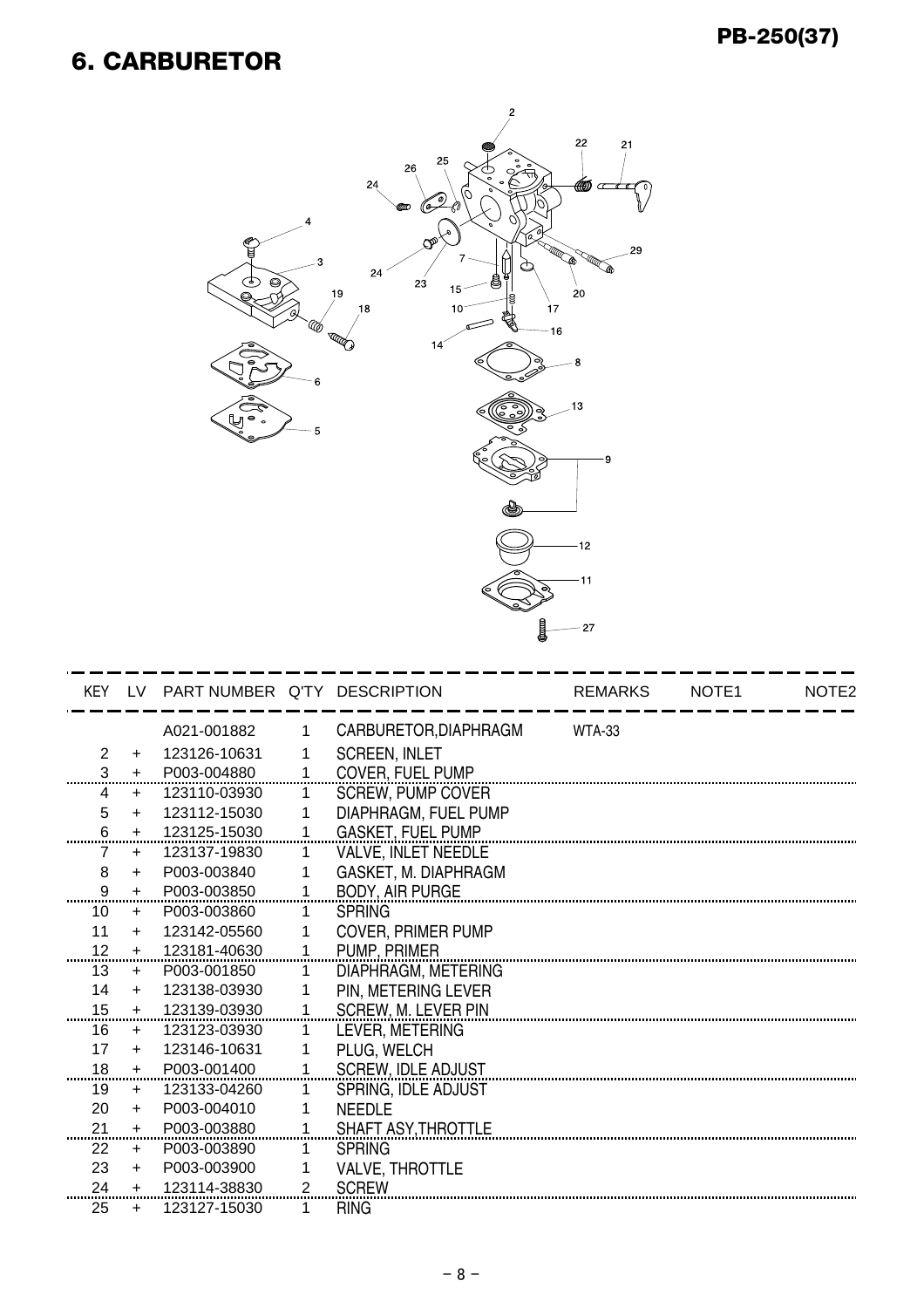#### 6. CARBURETOR



|     | KEY LV PART NUMBER Q'TY DESCRIPTION |   |                                 | REMARKS | NOTE1 | NOTE <sub>2</sub> |
|-----|-------------------------------------|---|---------------------------------|---------|-------|-------------------|
| 26. |                                     |   | + P003-003910 1 THROTTLE, LEVER |         |       |                   |
|     | 27 + 123144-02960                   | 4 | <b>SCREW</b>                    |         |       |                   |
| 29  | P003-004020                         | 1 |                                 |         |       |                   |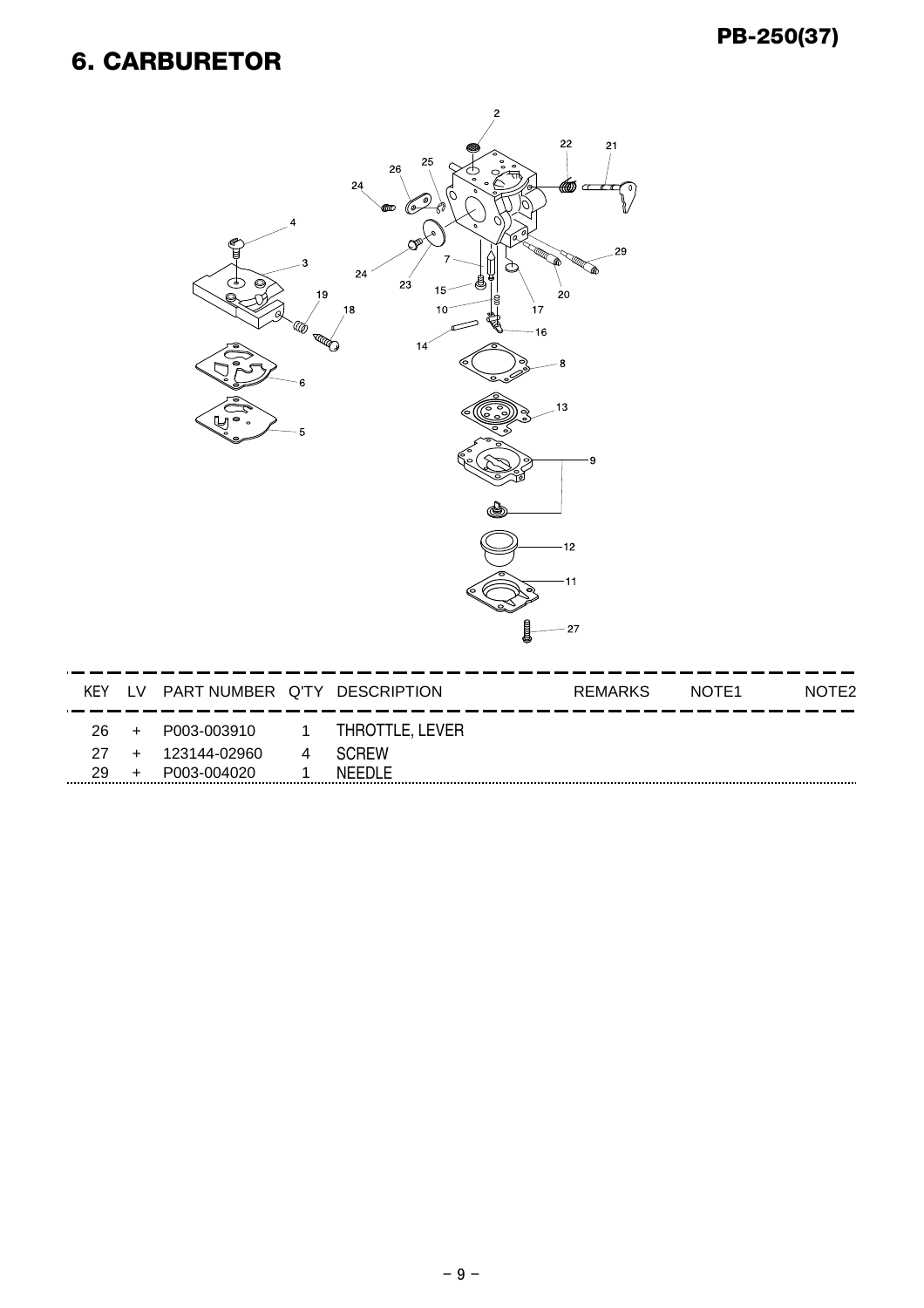|  | M.<br>۰. |  |
|--|----------|--|
|  |          |  |

| Patrs Number Key No. |                                                 | Patrs Number Key No. |                                                  | Patrs Number Key No. |                                                    |
|----------------------|-------------------------------------------------|----------------------|--------------------------------------------------|----------------------|----------------------------------------------------|
| 100014-11520         | $1 - 10$                                        | 900162-05028         | $1 - 15$                                         | P003-003890          | $6 - 22$                                           |
| 100015-04630         | 9<br>$\mathbf 1$<br>$\overline{\phantom{a}}$    | 900562-50005         | 3<br>5<br>$\blacksquare$                         | P003-003900          | 23<br>6 -                                          |
| 100142-12330         | 30<br>2<br>$\sim$                               | 900595-00008         | $\overline{2}$<br>11<br>$\blacksquare$           | P003-003910          | 6<br>26<br>$\overline{\phantom{a}}$                |
| 100143-19830         | 5<br>16<br>$\sim$                               | 900602-00005         | 5<br>$\overline{4}$<br>$\overline{\phantom{a}}$  | P003-004010          | 20<br>6<br>$\overline{\phantom{a}}$                |
| 100212-42031         | 14<br>1<br>$\blacksquare$                       | 900603-00005         | 3<br>$\mathbf{L}$<br>15                          | P003-004020          | 29<br>$6 -$                                        |
| 100215-03930         | 18<br>$\mathbf{1}$<br>$\blacksquare$            | 900603-00005         | 13<br>$\overline{4}$<br>$\overline{\phantom{a}}$ | P003-004880          | 3<br>6<br>$\blacksquare$                           |
| 100242-42030         | 16<br>$\mathbf 1$<br>$\blacksquare$             | 900603-00005         | $-8$<br>5                                        | P021-004480          | $3 -$<br>6                                         |
| 123110-03930         | 6<br>4<br>$\sim$                                | 900605-00005         | 5<br>-28<br>$\overline{\phantom{a}}$             | P021-017410          | 6<br>1<br>$\overline{\phantom{a}}$                 |
| 123112-15030         | 6<br>- 5                                        | 94035-36201          | 17<br>$\mathbf 1$<br>$\overline{\phantom{a}}$    | P021-042960          | 13<br>1<br>$\overline{\phantom{0}}$                |
| 123114-38830         | $-24$<br>6                                      | A011-000590          | 11<br>$\mathbf{1}$<br>$\blacksquare$             | P021-042971          | 5<br>2<br>$\overline{\phantom{a}}$                 |
| 123123-03930         | 6<br>16<br>$\blacksquare$                       | A021-001882          | 3<br>$-8$                                        | P022-019680          | $\overline{2}$<br>19<br>$\blacksquare$             |
| 123125-15030         | 6<br>6<br>$\overline{\phantom{a}}$              | A021-001882          | 6<br>$\blacksquare$                              | P022-019690          | $2 -$<br>18                                        |
| 123126-10631         | 6<br>$-2$                                       | A051-000960          | $2 -$<br>15                                      | V100-000190          | 5<br>$\mathbf{1}$<br>$\blacksquare$                |
| 123127-15030         | $-25$<br>6                                      | A052-000280          | $2 - 12$                                         | V103-000540          | 12<br>3<br>$\overline{\phantom{a}}$                |
| 123133-04260         | $-19$<br>6                                      | A101-000140          | $\mathbf{1}$<br>$\overline{7}$<br>$\blacksquare$ | V103-000550          | 3<br>9<br>$\blacksquare$                           |
| 123137-19830         | $-7$<br>6                                       | A130-001020          | $\mathbf{1}$<br>3<br>$\blacksquare$              | V104-000940          | 3<br>18<br>$\blacksquare$                          |
| 123138-03930         | 6<br>$-14$                                      | A160-001260          | $\overline{2}$<br>$\mathbf{1}$<br>$\blacksquare$ | V104-000960          | 3<br>13<br>$\overline{\phantom{a}}$                |
| 123139-03930         | 6<br>$-15$                                      | A200-000370          | 3<br>11<br>$\blacksquare$                        | V137-000030          | 4 -<br>8                                           |
| 123142-05560         | 11<br>6<br>$\blacksquare$                       | A226-001410          | 3<br>3<br>$\blacksquare$                         | V150-002400          | $\mathbf{1}$<br>19<br>$\blacksquare$               |
| 123144-02960         | 6<br>$-27$                                      | A300-000810          | 3<br>14<br>$\blacksquare$                        | V152-002220          | $\overline{2}$<br>26<br>$\blacksquare$             |
| 123146-10631         | 6<br>$-17$                                      | A310-000070          | 3<br>17<br>$\blacksquare$                        | V203-000190          | $3 -$<br>16                                        |
| 123181-40630         | 6<br>12<br>$\blacksquare$                       | A313-000840          | 3<br>20<br>$\blacksquare$                        | V420-000910          | $\overline{2}$<br>$\overline{\phantom{a}}$<br>27   |
| 129011-52730         | 3<br>5<br>$\blacksquare$                        | A313-001070          | 3<br>19<br>$\blacksquare$                        | V471-002170          | 11<br>4<br>$\sim$                                  |
| 130313-05863         | 3<br>$\overline{2}$<br>$\blacksquare$           | A313-001091          | 3<br>21<br>$\blacksquare$                        | V485-001210          | $\overline{2}$<br>$\overline{1}$<br>$\blacksquare$ |
| 131004-55530         | $\overline{4}$<br>$\mathbf 1$<br>$\blacksquare$ | A356-000031          | 5<br>4<br>$\overline{\phantom{a}}$               | V485-001220          | $\overline{2}$<br>$-7$                             |
| 131005-20561         | 4<br>$-4$                                       | A409-000210          | $\overline{2}$<br>22<br>$\blacksquare$           | V486-000150          | $5 -$<br>6                                         |
| 131016-55830         | $-2$<br>4                                       | A409-001250          | 22<br>$\overline{2}$<br>$\blacksquare$           | V583-000080          | 5<br>32<br>$\blacksquare$                          |
| 131051-56030         | 3<br>$4 -$                                      | A411-000500          | $\overline{2}$<br>$-8$                           | V606-000000          | 8<br>1<br>$\blacksquare$                           |
| 131205-07320         | $4 - 10$                                        | A425-000000          | $2 - 3$                                          | V804-000060          | $2 - 24$                                           |
| 132010-49730         | $4 - 12$                                        | A440-001310          | $5 - 5$                                          | V804-000070          | $2 - 10$                                           |
| 132012-04631         | $4 - 7$                                         | C450-000411          | $5 - 22$                                         | V804-000070          | $5 -$<br>18                                        |
| 132013-09820         | $4 - 6$                                         | C453-000300          | $5 - 7$                                          | V804-000080          | $3 - 22$                                           |
| 132013-09820         | $4 - 9$                                         | C454-000190          | $5 - 23$                                         | V805-000010          | $5 - 1$                                            |
| 152115-05530         | $2 - 2$                                         | C662-000040          | $5 - 17$                                         | V805-000010          | $5 - 10$                                           |
| 156110-04920         | $2 - 6$                                         | E100-000070          | $5 - 19$                                         | V805-000100          | $3 - 4$                                            |
| 159011-03432         | $2 - 4$                                         | E101-000122          | $2 - 23$                                         | V805-000120          | 1<br>$-1$                                          |
| 159012-03433         | $2 - 5$                                         | E103-000691          | $5 - 20$                                         | V805-000120          | $1 - 20$                                           |
| 177218-44330         | $2 - 14$                                        | E103-000700          | $5 - 11$                                         | V805-000150          | 14<br>$4 -$                                        |
| 177226-44330         | $2 - 17$                                        | E104-000110          | $5 - 14$                                         | V805-000220          | 3 -<br>10                                          |
| 177227-42030         | $2 - 20$                                        | E165-000191          | $5 - 27$                                         | V805-000220          | $5 - 9$                                            |
| 177228-06530         | $2 - 21$                                        | E165-000380          | $5 - 29$                                         | X502-000330          | $2 - 25$                                           |
| 177234-12220         | $2 - 13$                                        | E165-000390          | $5 - 31$                                         | X505-002080          | $5 - 12$                                           |
| 177236-44330         | $2 - 16$                                        | E178-000050          | 5<br>$-30$                                       | X505-002310          | $5 - 24$                                           |
| 210417-52730         | $3 - 1$                                         | P003-001400          | $-18$<br>6                                       | X547-001690          | $5 - 13$                                           |
| 351335-20560         | $5 - 21$                                        | P003-001850          | 6<br>$-13$                                       |                      |                                                    |
| 890332-52730         | $3 - 23$                                        | P003-003840          | 6<br>$-8$                                        |                      |                                                    |
| 895410-06960         | $5 - 33$                                        | P003-003850          | 6<br>$-9$                                        |                      |                                                    |
| 900100-08014         | $5 - 15$                                        | P003-003860          | 6<br>$-10$                                       |                      |                                                    |
| 900162-05025         | $1 - 4$                                         | P003-003880          | $6 - 21$                                         |                      |                                                    |
|                      |                                                 |                      |                                                  | $\blacksquare$       |                                                    |